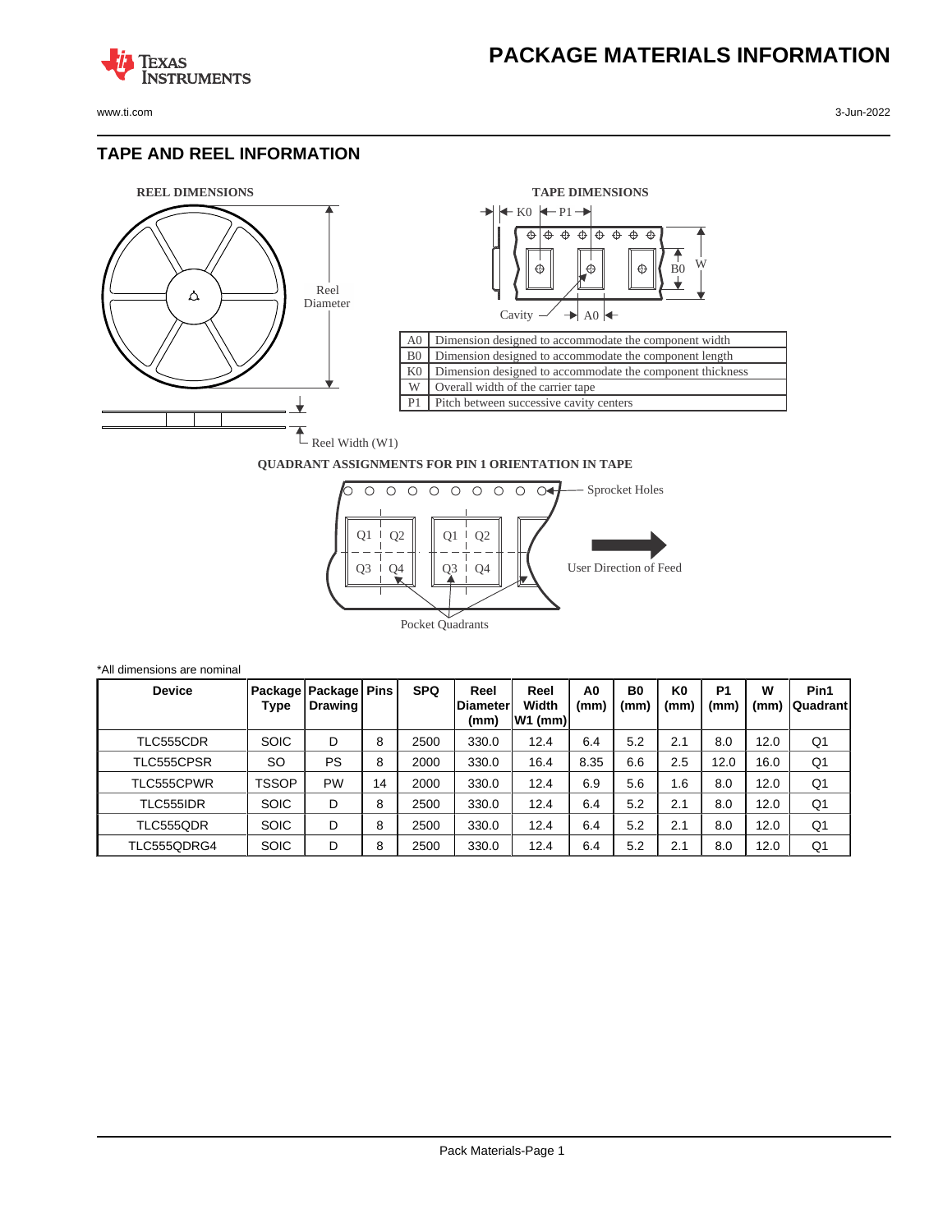

www.ti.com 3-Jun-2022

# **PACKAGE MATERIALS INFORMATION**



| <b>Device</b> | Package Type | Package Drawing | <b>Pins</b> | <b>SPQ</b> | Length (mm) | Width (mm) | Height (mm) |
|---------------|--------------|-----------------|-------------|------------|-------------|------------|-------------|
| TLC555CDR     | <b>SOIC</b>  | D               | 8           | 2500       | 340.5       | 336.1      | 25.0        |
| TLC555CPSR    | SO           | <b>PS</b>       | 8           | 2000       | 367.0       | 367.0      | 38.0        |
| TLC555CPWR    | TSSOP        | <b>PW</b>       | 14          | 2000       | 356.0       | 356.0      | 35.0        |
| TLC555IDR     | <b>SOIC</b>  | D               | 8           | 2500       | 340.5       | 336.1      | 25.0        |
| TLC555QDR     | <b>SOIC</b>  | D               | 8           | 2500       | 350.0       | 350.0      | 43.0        |
| TLC555QDRG4   | <b>SOIC</b>  | D               | 8           | 2500       | 350.0       | 350.0      | 43.0        |